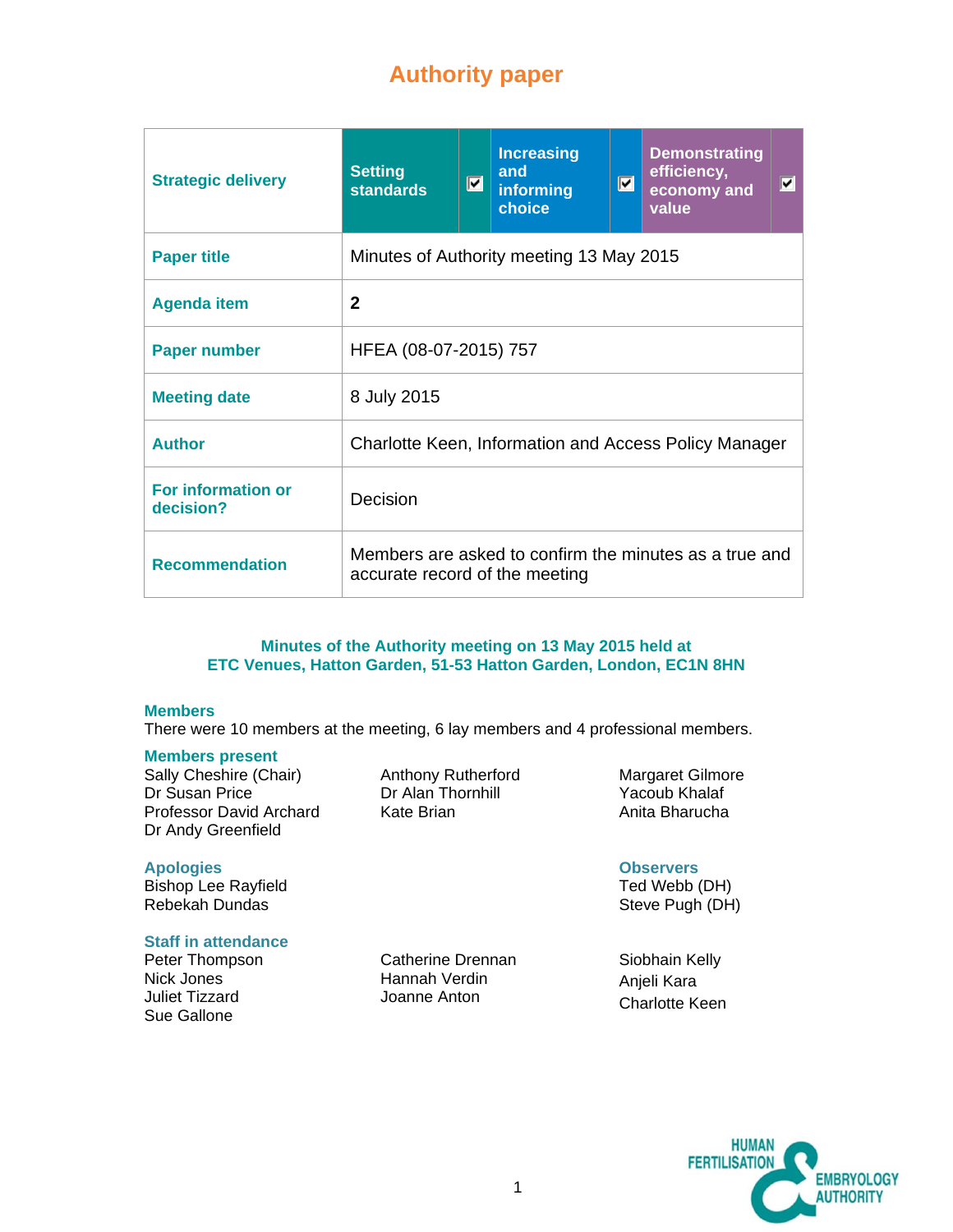# **1. Welcome, apologies and declaration of interests**

- 1.1. The Chair opened the meeting by welcoming Authority members, in particular Margaret Gilmore, Yacoub Khalaf and Anita Bharucha who were attending their first Authority meeting as members. The Chair also welcomed members of the public, including attendees from Scotland and New Zealand.
- 1.2. As with previous meetings, it was being audio-recorded and the recording would be made available on the HFEA website to enable interested members of the public who were not able to attend the meeting to listen to the HFEA's deliberations. This was part of the HFEA's drive to increase transparency about how the Authority goes about its business.
- 1.1. Apologies were received from Bishop Lee Rayfield and Rebekah Dundas.
- 1.2. Declarations of interest were made by:
	- Anthony Rutherford (Consultant in Reproductive Medicine and Gynaecological Surgery at a licensed centre)
	- Kate Brian (Regional organiser for London and the South East for Infertility Network UK)
	- Yacoub Khalaf (Person Responsible at a licensed centre)
	- Dr Alan Thornhill (for item 10 only)

#### **2. Minutes of Authority meeting held on 11 March 2015**

2.1. Members agreed the minutes of the meeting held on 11 March subject to minor amendments. The Chair agreed to sign the minutes as amended.

#### **3. Chair's report**

- 3.1. The Chair informed members that, since the last Authority meeting, she had attended a range of events with organisations in the IVF sector and the wider health and care system, although fewer events than usual due to the period of purdah before the general election.
- 3.2. On 17 March, the HFEA held their second Annual Conference, which was a great success, and the Chair expressed her thanks to everyone who took time to attend the event, with a special thank you to all the speakers and the HFEA staff who helped put the conference together.
- 3.3. The Chair, together with the Chief Executive, the Directors and the Chief Inspector, had indicated an interest in visiting clinics outside of the regular inspection schedule in order to hear what clinics felt about their performance and where they thought improvement was needed. These visits would then enable the HFEA, as the regulator, to consider how to help improve the quality of care. The Chair and the Chief Inspector had already visited St Mary's in Manchester and visits to Leeds and Guy's and St Thomas' were scheduled, with others to follow.
- 3.4. Looking ahead, the Chair advised members that she had been invited to speak at the Northern Fertility Nurses Conference in Leeds on 29 May.
- 3.5. Finally, the Chair advised members that she, together with the Chief Executive, had their annual accountability meeting with the Department of Health on 27 May to review the HFEA's performance over the 2014/15 business year and to identify key priorities for 2015/16.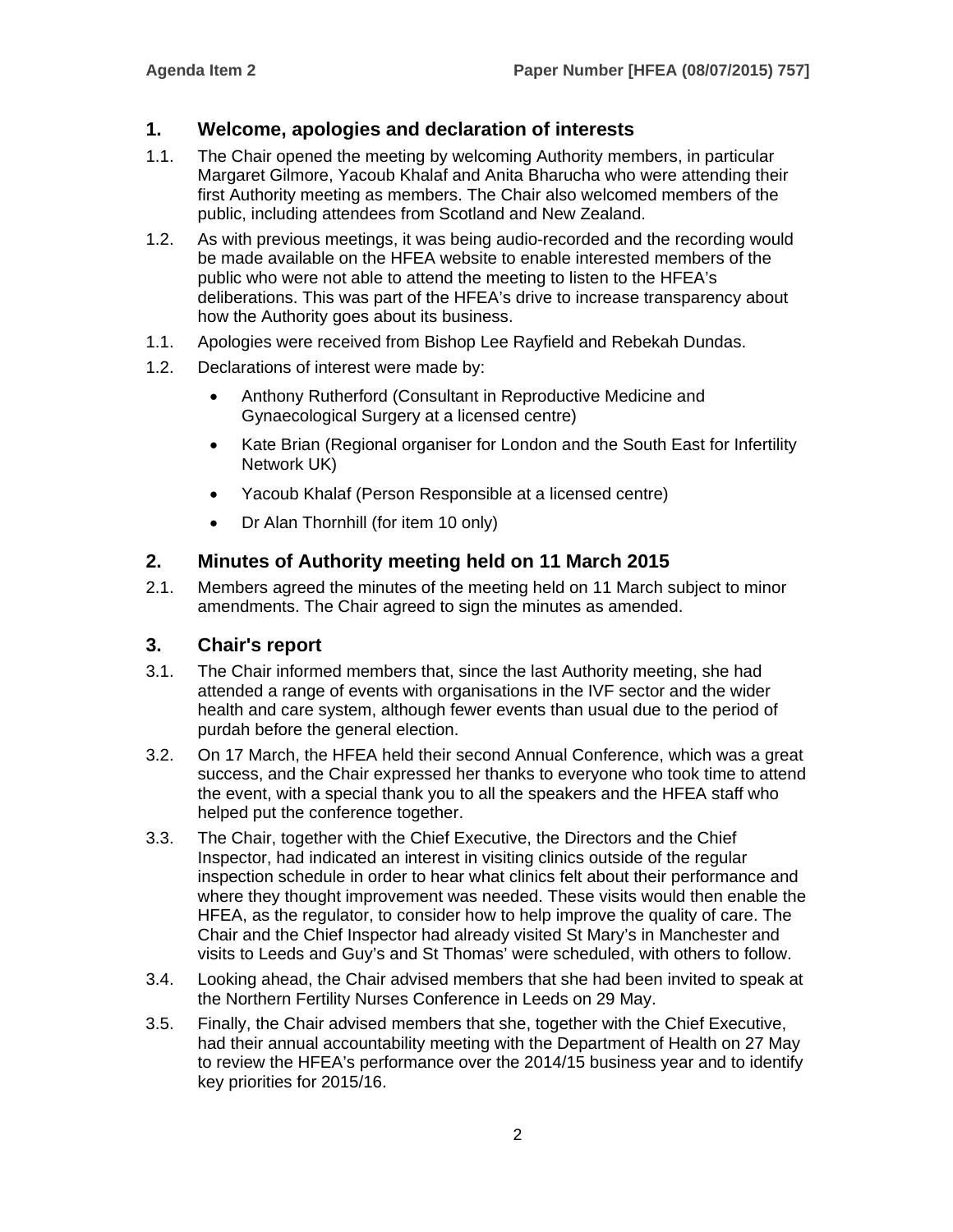# **4. Chief Executive's report**

- 4.1. The Chief Executive advised members that he had attended the Audit and Governance Committee (AGC) on 18 March and would also be attending AGC in June for the end year accounts and annual governance statement sign-off.
- 4.2. On 20 April, the Chief Executive met the CEO of the Health and Social Care Information Centre (HSCIC) to discuss ways in which the HFEA and the HSCIC could work more closely together.
- 4.3. The Chief Executive advised members that the Welsh Language Commissioner had written to inform him of the intention to carry out a standards investigation. The investigation would determine whether, as an organisation which provides services in Wales, the HFEA should have to comply with the Welsh language commission standards. The investigation would begin on 25 May and last for 12 weeks. If the HFEA was required to do more following that investigation, this would be expected in March 2016. The Chief Executive advised members that he would keep them informed of developments.
- 4.4. Press Coverage: the Chief Executive summarised press coverage since the last Authority meeting, details of which had been circulated to members. He emphasised that purdah not only impacted on the amount of public work which could be carried out, but also on the extent to which the organisation could be as active in commenting on stories during that period. However, there were two stories which had cut through the election coverage and made the headlines.
- 4.5. CRISPR (Clustered Regularly Interspaced Short Palindromic Repeats): there had been considerable coverage of research in China on "genome-editing", where the Crispr technique had been used for the first time on human embryos. In terms of treatment possibilities, this technique was illegal in the UK, although it was legal in research, of which there was none at present.
- 4.6. The HFEA had received a number of press enquiries on this topic, although purdah had prevented the Executive from commenting in detail. Professor Robin Lovell-Badge had, however, spoken on the Today programme on Radio 4 and had provided a balanced account of the possibilities and potential problems with the treatment. He had advised that he could see its value in research but was less convinced as to any advantage it might offer over established procedures such as preimplantation genetic diagnosis (PGD) in treatment. Professor Lovell-Badge had also spoken very highly of the HFEA and the regulatory regime in the UK.
- 4.7. Another issue involving the HFEA during this period was a judicial review in the High Court of a decision taken by the HFEA's Statutory Approvals Committee (SAC) about the export of gametes to the USA. There were strict reporting restrictions around the case. However the judge would reach a verdict shortly.
- 4.8. Finally, the Chief Executive advised members that the HFEA's Director of Strategy and Corporate Affairs, together with an Authority member, had recently participated in a Progress Educational Trust (PET) debate on the HFEA's plans to introduce a patient feedback mechanism on the HFEA website. The British Medical Journal (BMJ) was planning to publish a piece on the debate in mid-May.

# **5. Strategic performance report**

5.1. The Director of Finance and Resources advised members that she would be providing an update on the HFEA's current financial position and would then focus on part of the strategy and how the HFEA was doing in terms of delivery.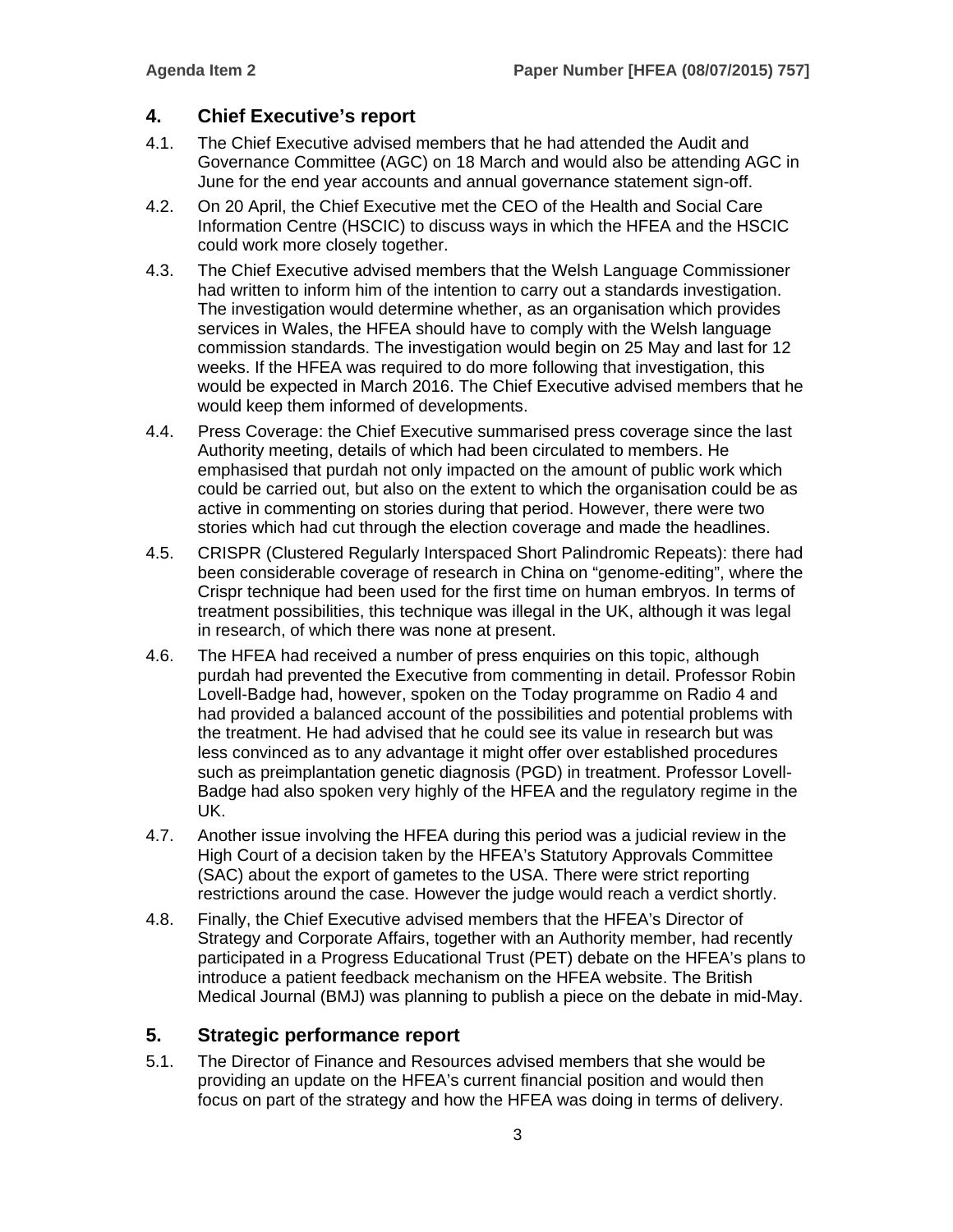- 5.2. For the 2014/15 financial year, the Director of Finance and Resources advised members that there was a deficit of £186k in the management accounts which reflected the reduction in treatment fee income and unplanned expenses in relation to legal advice.
- 5.3. The Director of Finance and Resources advised members that the 2014/15 financial accounts were currently being audited and the following was therefore a pre-audit summary.
- 5.4. Before receiving the £920k grant-in-aid (GIA) from the Department of Health, the deficit in the financial accounts was £1,644k after year-end adjustments. With GIA the shortfall was £724k. However, the planned spend on IfQ from reserves (£565k) had to be taken into account and the true shortfall in the accounts was therefore £159k, as expected. The total reserves were therefore reduced to £2,590k.
- 5.5. In terms of signing off the annual report and accounts, the Director of Finance and Resources advised members that the report had been scaled down to the statutory requirements, primarily consisting of the strategic report, Directors' report, the remuneration report and the annual governance statement. The new report was based on an in-house style review which had helped to streamline the process. There was also far less information about Authority and Committee members within the annual report, although the full information which would continue to be available on the HFEA website.
- 5.6. The Director of Finance and Resources advised members that the annual report and accounts would be presented to the AGC on 10 June. The full document would then be circulated to Authority members for clearance, by exception, by 15 June. The annual report and accounts would then be signed off and laid before Parliament by the National Audit Office by the end of June.
- 5.7. The Director of Finance and Resources advised members that, for the 2015/16 financial year, budgets had been set with the assumption of a similar level of treatment fee income to the 2014/15 financial year. The GIA revenue had been confirmed by the Department of Health, with the same level of administrative GIA as for 2014/15, along with a small amount of programme GIA which would help offset the discount offered for elective single embryo transfer (eSET). The Director of Finance and Resources advised members that she was still awaiting confirmation for a small amount of capital funding for a refresh of the HFEA's IT equipment. The budget was very tight for the coming year, with some uncertainties around legal costs and future accommodation costs. There are spare reserves of just over £1m, allocated primarily to the IfQ programme.
- 5.8. The Director of Finance and Resources provided an overview to members on how the HFEA was delivering in relation to the 'efficiency, economy and value for money' part of the strategy. This part of the strategy consisted of two main streams:
	- The reduced effort and costs for centres being regulated, and
	- Keeping costs to a minimum and increasing value.
- 5.9. The Director of Finance and Resources reminded members that the objective was "ensuring the HFEA remains demonstrably good value for the public, sector and Government by ensuring we are easy to deal with and that we offer a professional and cost-effective service in all that we do."
- 5.10. The component parts of this, listed below, were set out in the strategy: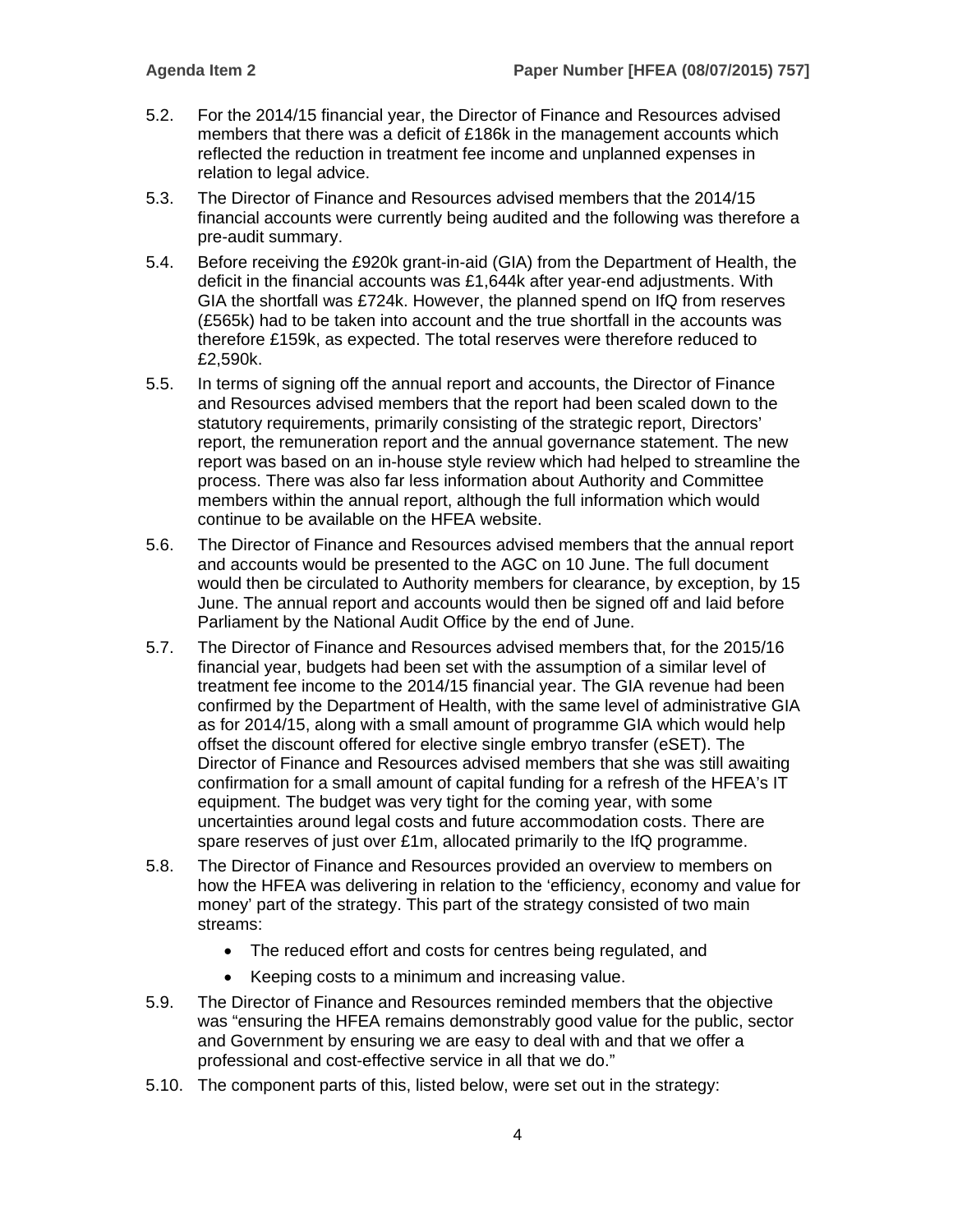- Prioritising efforts and the application of resources in accordance with the strategy
- Continuing to engage with clinics on fees
- Ensuring the HFEA's governance tools underpinning decisions were in place
- Facilitating access to information and fulfilling Government requests
- Sharing with other organisations
- Internally provided services running smoothly.
- 5.11. The HFEA was delivering this part of the strategy so far through the following actions:
	- Engagement and accountability through the Fees group, with two meetings held so far
	- No increase in fee levels paid by clinics since 2006
	- Cost control (2014/15 performance and 2015/16 budgets)
	- Benefits, and challenges, of shared finance resources
	- **Efficiencies through co-location with the CQC**
	- Efficient facilities services largely led through the CQC
	- Planning for the future move of offices, making best use of the Crown **Estate**
	- Professional relationships with the Department of Health and auditors
	- An effective Audit and Governance Committee (AGC).
- 5.12. The Director of Finance and Resources also reminded members of the other aspects of efficiency, economy and value, which were:
	- Meeting legal and Parliamentary requirements
	- Delivery of the people strategy
	- Regulatory efficiency
	- Evidence based decision making
	- The IfQ programme.
- 5.13. The Director of Finance and Resources concluded that, at this stage, the HFEA was on course to deliver the strategy, although there were inevitable challenges which had been reflected in the strategic risks. The Director of Finance and Resources emphasised, however, that the HFEA was fully equipped to deliver and meet those challenges.
- 5.14. The Director of Strategy and Corporate Affairs updated members on the feedback from the HFEA Annual Conference on 17 March. The conference had been an opportunity to educate and train sector staff on a number of issues, as well as demonstrate how the HFEA had been delivering its strategy over the past year. Members noted a high proportion of the audience were attending an HFEA conference for the first time and tended to be more junior clinic staff. The conference had also attracted a larger audience than before with well over 200 in attendance.
- 5.15. The Director of Strategy and Corporate Affairs informed members that the HFEA would shortly select suppliers to carry out the design and development work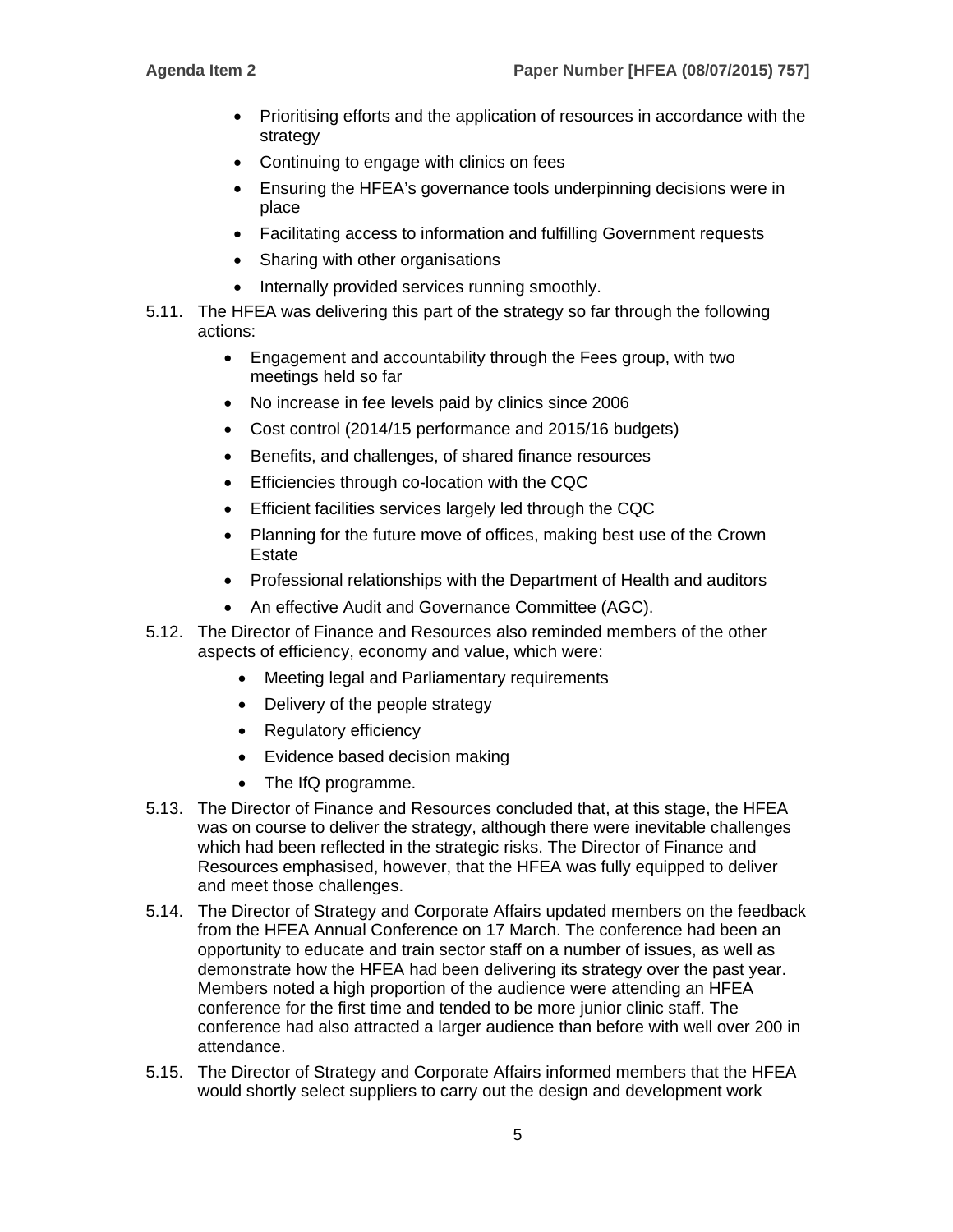around the new website and other systems. The Executive was also giving further consideration to how the patient feedback section of the website could be presented in a way that was meaningful and representative but equally engaging and encouraging. The Director of Strategy and Corporate Affairs advised members that she would provide them with an update at their July meeting.

5.16. Following a discussion, members noted the latest Strategic Performance Report and also noted that the design of the document and the dashboard indicators was still a work in progress, with ongoing improvements to ensure that the report assisted the organisation in tracking delivery of its strategy.

# **6. Committee Chairs' update**

- 6.1. The Chair of the Statutory Approvals Committee (SAC) reported that the committee had met on 26 March and 30 April. There had been three PGD applications and three Special Directions in March to consider, all of which were approved. There had been seven PGD applications and one Special Direction at the meeting in April, all of which were approved.
- 6.2. The Chair of the Licence Committee advised members that the committee had met on 12 March, 20 April and 7 May. On 12 March, the committee considered two initial treatment and storage licences, one of which was granted and one adjourned. The committee also considered a renewal for a treatment and storage licence (granted), a change of a Person Responsible (approved), a Grade A incident report and a number of other reports which the committee noted. At the meeting in April, the committee considered an initial research application which was granted and in May, the minutes of which had not yet been published, the committee considered two research licence renewals, an executive update and an update on the Grade A incident initially reported at the March meeting.
- 6.3. In the absence of the Chair of AGC, the Director of Finance and Resources advised members that the committee had met on 18 March and had received reports on:
	- Risks and shared finance resources
	- Financial policies (including the updated counter-fraud policy)
	- An IfQ update from the Director of Compliance and Information
	- The strategic risk register from the Head of Business Planning
	- Interim feedback from the National Audit Office
	- A progress report from DH Internal Audit
	- The annual report and accounts.
- 6.4. The Scientific and Clinical Advances Advisory Committee (SCAAC) met outside the normal committee schedule on 1 April to consider new technologies for embryo testing.
- 6.5. A member requested that, for future Authority meetings, updates from the Executive Licensing Panel (ELP) be included in the committee updates item. The Chair explained that ELP was an internal committee at the HFEA which dealt with the less controversial and less novel aspects of licensing that were not required to go to a formal Licence Committee. The Chair of ELP agreed to provide a report on the committee's business as part of the committee update agenda item from the next Authority meeting onwards.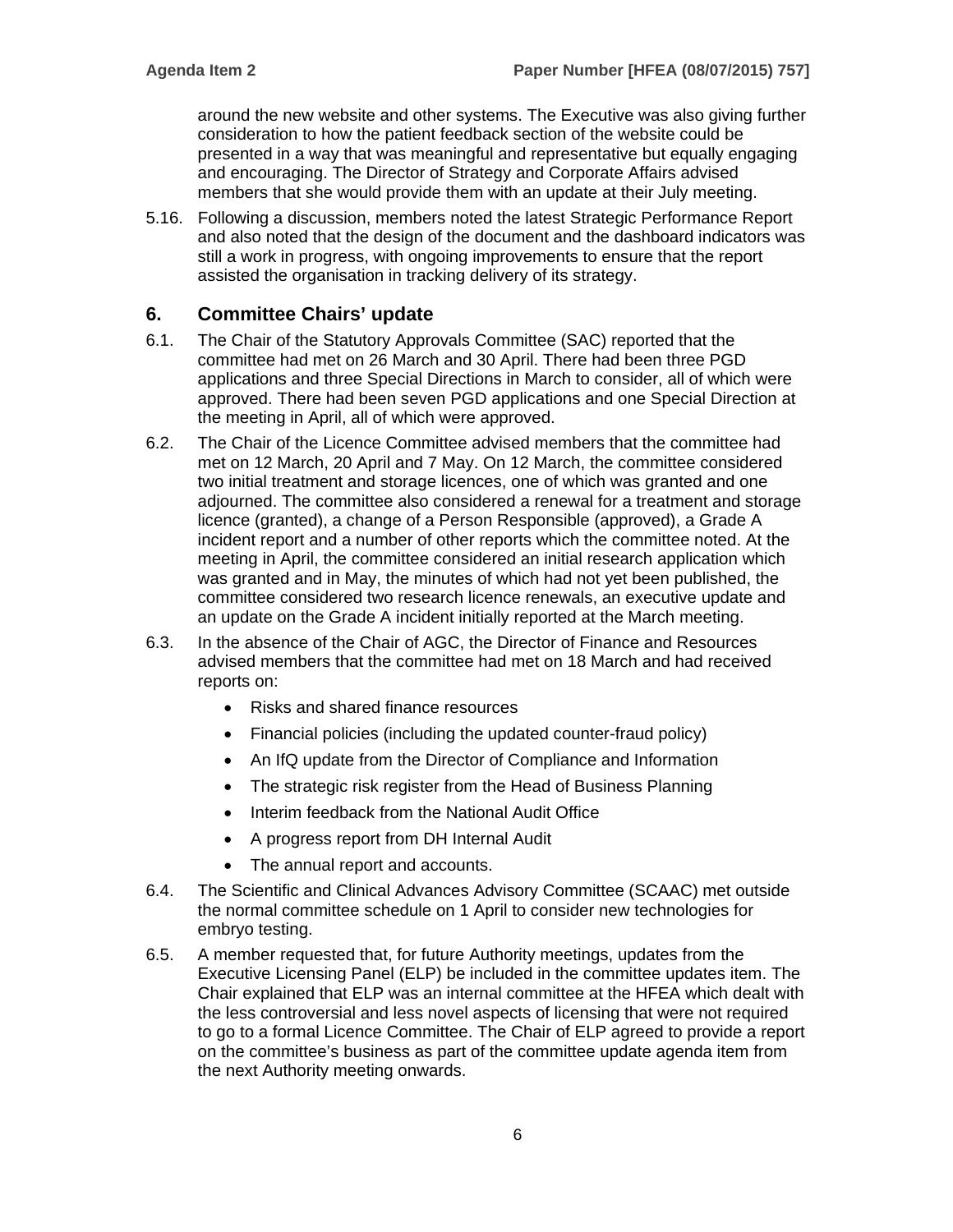# **7. Information for quality: update and data dictionary**

- 7.1. The Director of Compliance and Information explained that the IfQ programme was a comprehensive review of the information that the HFEA held, the systems that governed the submission of data, the uses to which it was put and the way in which the information was published.
- 7.2. The Director of Compliance and Information explained that IfQ was a critical component of the HFEA's strategy and encompassed:
	- The redesign of the HFEA's website and Choose a Fertility Clinic (CaFC)
	- The redesign of the 'Clinic Portal' and combining it with data submission functionality that was currently provided in the HFEA's separate Electronic Data Interchange (EDI) system
	- A revised dataset and data dictionary approved by the Standardisation Committee for Care Information (SCCI)
	- A revised Register to include the migration of historical data contained within the existing Register
	- The redesign of the HFEA's internal IT systems.
- 7.3. The Director of Compliance and Information reminded members that, in order to proceed with the programme, approval had been required by both the Department of Health and the Government Digital Service. As reported at the last Authority meeting, there had been a delay in the approval process, and this inevitably had resulted in some financial and implementation consequences in terms of expenditure in the next financial year and the time-line of the programme. However the business case, which had originally been submitted on 18 December 2014, was approved on 28 April 2015 for both the infrastructure and the public facing digital aspects of the programme. However, the digital approval was conditional in nature in the sense that proceeding to implementation would require the HFEA to seek further approval. At the point of the first stage – 'alpha' production – an assessment would be made by the Department of Health who in turn would have to satisfy the Government Digital Service standards.
- 7.4. The Director of Compliance and Information advised members that this process could potentially introduce substantial financial risk if there were any further delays. However, steps had been taken with the Department of Health and the Government Digital Service to clarify and confirm respective roles and accountability in order to minimise negative impacts.
- 7.5. The Director of Compliance and Information advised members that the Executive had spent considerable time thinking about risks, risk assurance and managing any identified risks, including the following activities:
	- Continued DH Internal Audit engagement
	- The IfQ programme risks had been integrated into the organisational risk framework and were monitored carefully
	- A Government Gateway Review part of the Office for Government Commerce approach relating to major projects – was commissioned in 2014:
		- o The findings were reported to the HFEA on 1 April and were broadly positive
		- o The programme was awarded an amber rating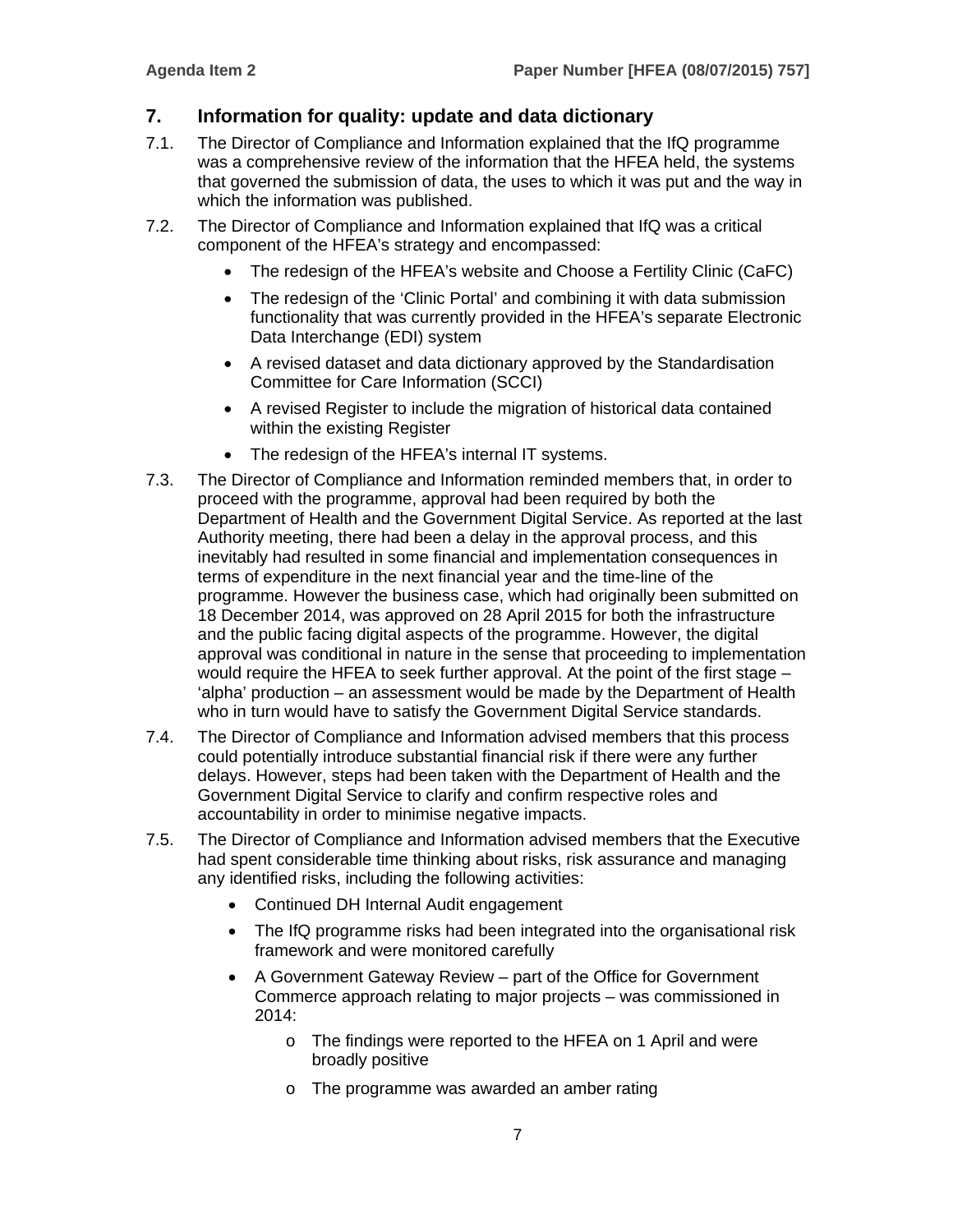- o Key issues identified included the impact of the programme on the organisation as it moved from technological change to organisational change.
- 7.6. The Director of Compliance and Information advised members that, although there was a strong internal technical team working on the programme, it had always been recognised that external supplier involvement was vital to the programme's success. A procurement exercise had therefore been carried out and overseen by the Crown Commercial Service. The closing date for tenders was 6 May 2015 with an encouraging volume of interest from external suppliers.
- 7.7. Work on the data dictionary was also progressing with meetings held with professional groups and discussions with researchers. There had been positive preparation for migrating data to a new register system, a key risk being diligently managed within the programme, and until all milestones had been met no migration would take place.
- 7.8. Following a discussion, Authority members noted:
	- The approval received for the IT elements of the IfQ Programme by the Department of Health and the conditional approval received from the Government Digital Service in April 2015
	- The procurement process had commenced with a tender return date of 6 May 2015
	- The broadly positive report of the Government Gateway review
	- Progress as regards the collection of data relating to specific researchrelated aspects of assisted reproduction treatment and progress relating to the migration of historic data to the new Register.

# **8. Equality Act update**

- 8.1. The Authority and Committee Business Manager provided members with a brief overview of the Equality Act 2010. The Act came into force in 2010 and the purpose was to consolidate and extend previous anti-discrimination legislation. The Act established nine 'protected characteristics' and prohibited certain kinds of conduct in respect of people having these characteristics.
- 8.2. The HFEA was not a named 'public authority' for the purposes of the Act and was not therefore subject to the specific duties (publishing equality information and setting equality objectives). The Equality and Human Rights Commission guidance states that implementation of the Equality Act should be appropriate to the size of the organisation and its functions.
- 8.3. The Act, however, does set out a general public sector equality duty (PSED) and the HFEA was subject to this general duty. The general duty came into force in April 2011 and required public bodies to have due regard to the need to:
	- Eliminate discrimination, harassment and victimisation
	- Advance equality of opportunity between people from different groups
	- Foster good relations between people from different groups.
- 8.4. The Authority and Committee Business Manager advised members that, following the change of government in 2010, the coalition had launched the 'Red Tape Challenge', the aim of which was to reduce regulations on organisations and companies and equalities was a theme of this piece of work.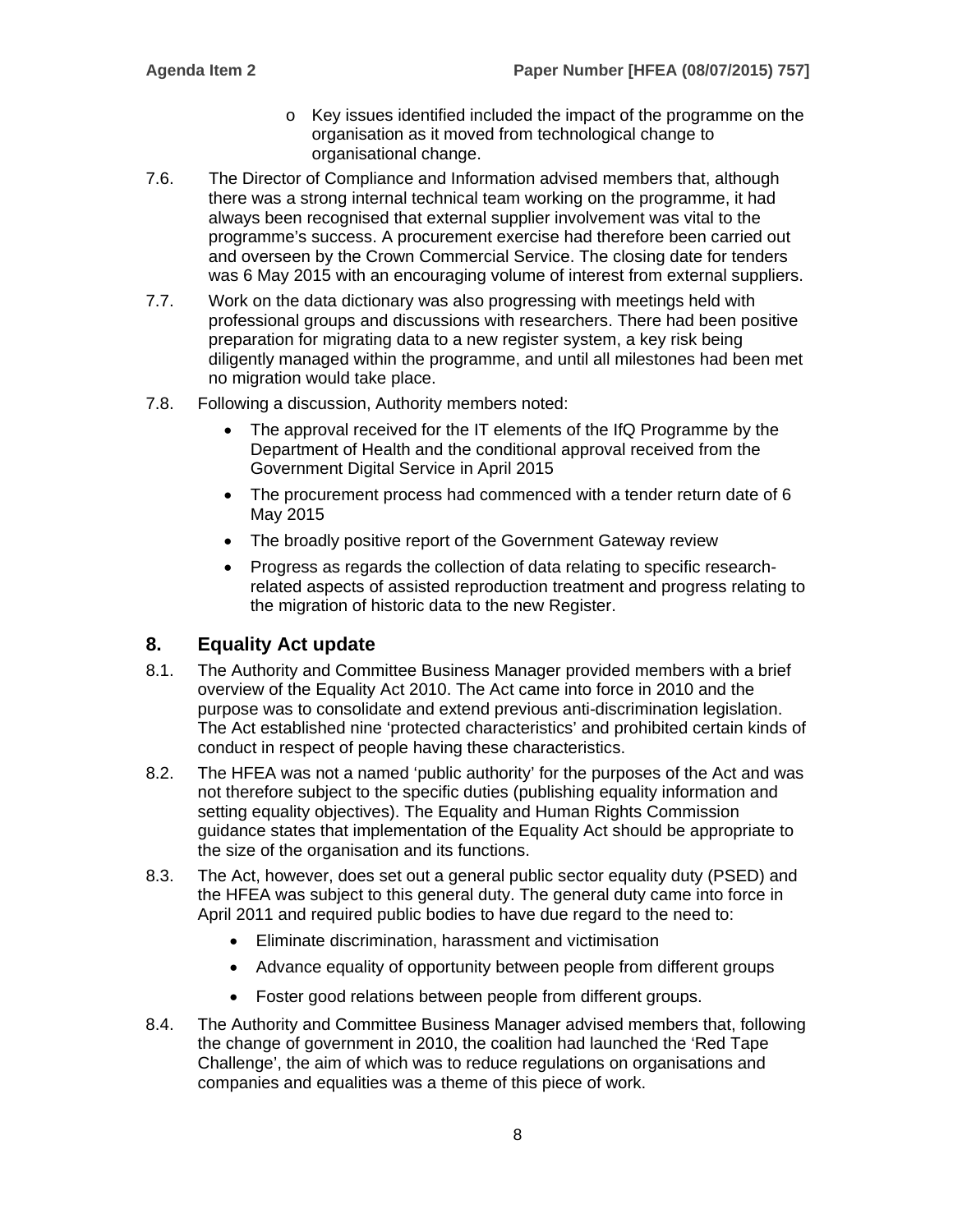- 8.5. As a result of this, a PSED review was carried out to establish if it was operating as intended. The review was announced in May 2012 and promised to assess the effectiveness of the PSED specific duties and be extended to include the general duties. The report of the steering group was published in September 2013. The report made it clear that the Equality and Human Rights Commission (EHRC) needed to provide better guidance for public bodies on how to comply with the Equality Act. The report, whilst acknowledging the importance of the Act and the good work shown by organisations in adhering to the duty, stated that public bodies needed to take a proportionate approach to compliance and not seek to 'gold plate'. The report also specified that regulators had an important role to play in implementation and the principles of the PSED should be embedded in core functions. It was agreed that there should be a full evaluation of the PSED in 2016 when the general duty had been in force for five years.
- 8.6. In line with the recommendations from the PSED review, pressure on resources and in adherence with the strategic aim of the HFEA, the 2015 update had been approached as a 'health check' on where the Authority was now in terms of its requirements under the Act. The Authority and Committee Business Manager advised members that the HFEA currently maintained a good level of compliance and in some areas had made improvements. The table at Annex A of the paper showed the standing at the last review, which had been carried out in 2010, a review of progress in 2015 and an updated risk rating. In addition to the specific actions identified, members were advised that the IfQ programme would provide further benefits with accessibility being at the heart of the website development.
- 8.7. The Authority and Committee Business Manager recommended to members that a full review was carried out following the outcome of the government review in 2016. However, since the HFEA's Equality Champion had stepped down, having come to the end of her term, the Authority should now appoint a new board level Equality Champion.

#### **Decision**

- 8.8. Following a discussion, Authority members:
	- Noted the progress set out in Annex A of the paper and supported the actions set out in Annex B
	- Agreed to a full review and report back to the Authority in 2017 following the outcome of the government review in 2016
	- Agreed to the appointment of a new Board Level Equality Champion.
- 8.9. The Chair confirmed that Kate Brian had agreed to take on the role of the HFEA's Equality Champion.

#### **9. Draft licensing process and guidance for regulating mitochondrial donation**

9.1. The Policy Manager provided members with a brief overview of the position relating to the Human Fertilisation and Embryology (Mitochondrial Donation) Regulations 2015 ('the Regulations'). Parliament had approved the Regulations to permit the use of Maternal Spindle Transfer (MST) and Pronuclear Transfer (PST) to avoid serious mitochondrial disease. The Regulations would come into force on 29 October 2015. The HFEA had until this date to design and launch a system for the regulation and licensing of mitochondrial donation, so that it was ready to receive applications from clinics who wished to carry out these treatments as soon as the Regulations came into force. The regulatory framework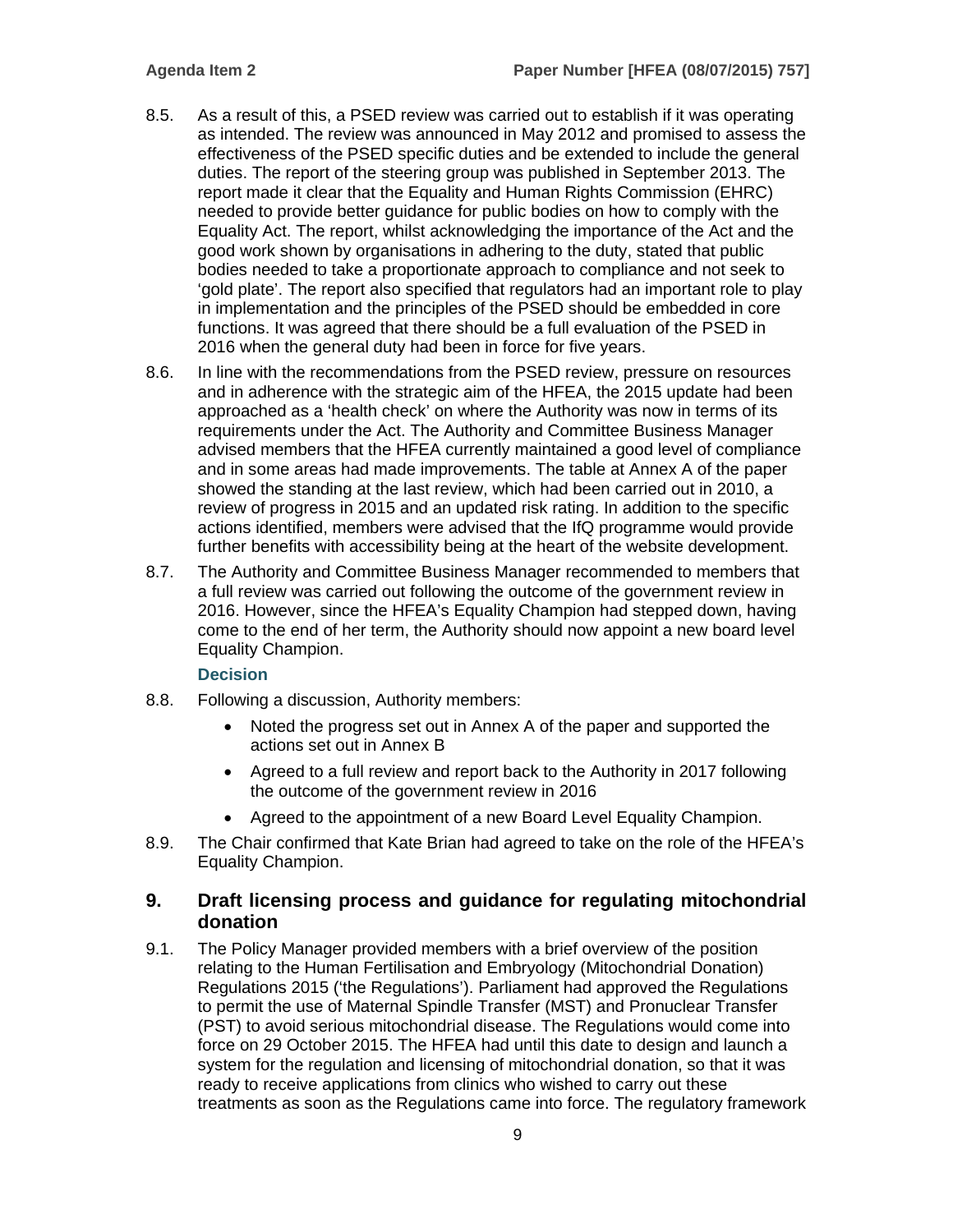would reflect, and take into account, the extensive work carried out over the past four years, including:

- A public dialogue exercise which explored the ethical aspects and practical implications of allowing such techniques within regulation
- Three reviews on the safety and efficacy of methods to avoid mitochondrial disease.
- 9.2. The Policy Manager advised members it was important to note that, although the treatments themselves were novel, there were already existing regulatory frameworks within which the HFEA could operate.
- 9.3. **Safety and efficacy**: the Policy Manager reminded members that the scientific expert panel concluded there had been no evidence to date to suggest that the new mitochondrial donation techniques were unsafe. The expert panel did, however, recommend that further safety and efficacy tests should take place before treatment was offered and it was expected that such research would support the conclusions the panel had reached so far.
- 9.4. Three of these further tests were deemed by the panel to be essential before MST or PNT were used in treatment. Before the first clinical application of MST or PNT was considered, it was therefore appropriate, and expected by Parliament and stakeholders, that a further assessment would be made on the outcomes of the three tests. On present plans, once the Authority had been made aware that these tests had been completed, it would convene an expert panel to make that assessment and the panel's report would then be presented to the Authority.
- 9.5. **Licensing and authorisation**: the Policy Manager advised members that, in terms of licensing and authorisation, the Regulations envisaged a two stage process.
- 9.6. Stage one would cover the licensing of the clinic to undertake mitochondrial donation and would include the following steps:
	- The clinic applying to vary its existing treatment licence
	- The Inspectorate assessing the competence of the clinic and the suitability of its premises
	- The Licence Committee considering the application and (if successful) varying the clinic's licence to perform PNT and/or MST.
- 9.7. Stage two would involve the authorisation to undertake the treatment on a caseby-case basis. This would include the following steps:
	- The clinic would submit a patient application form
	- The Statutory Approvals Committee (SAC) would assess the application on the basis of:
		- o The particular risk of that patient passing on mitochondrial disease
		- o The significance of the risk to a patient's child, and
		- o The seriousness of the resulting disease.
- 9.8. The Policy Manager advised members that the paper set out a list of key questions that the HFEA proposed asking in the case-by-case application form. The questions were based on what was required by the Regulations, the current understanding of the biology involved, and careful scrutiny of the expert panel's scientific reviews. The Executive had also worked with members who had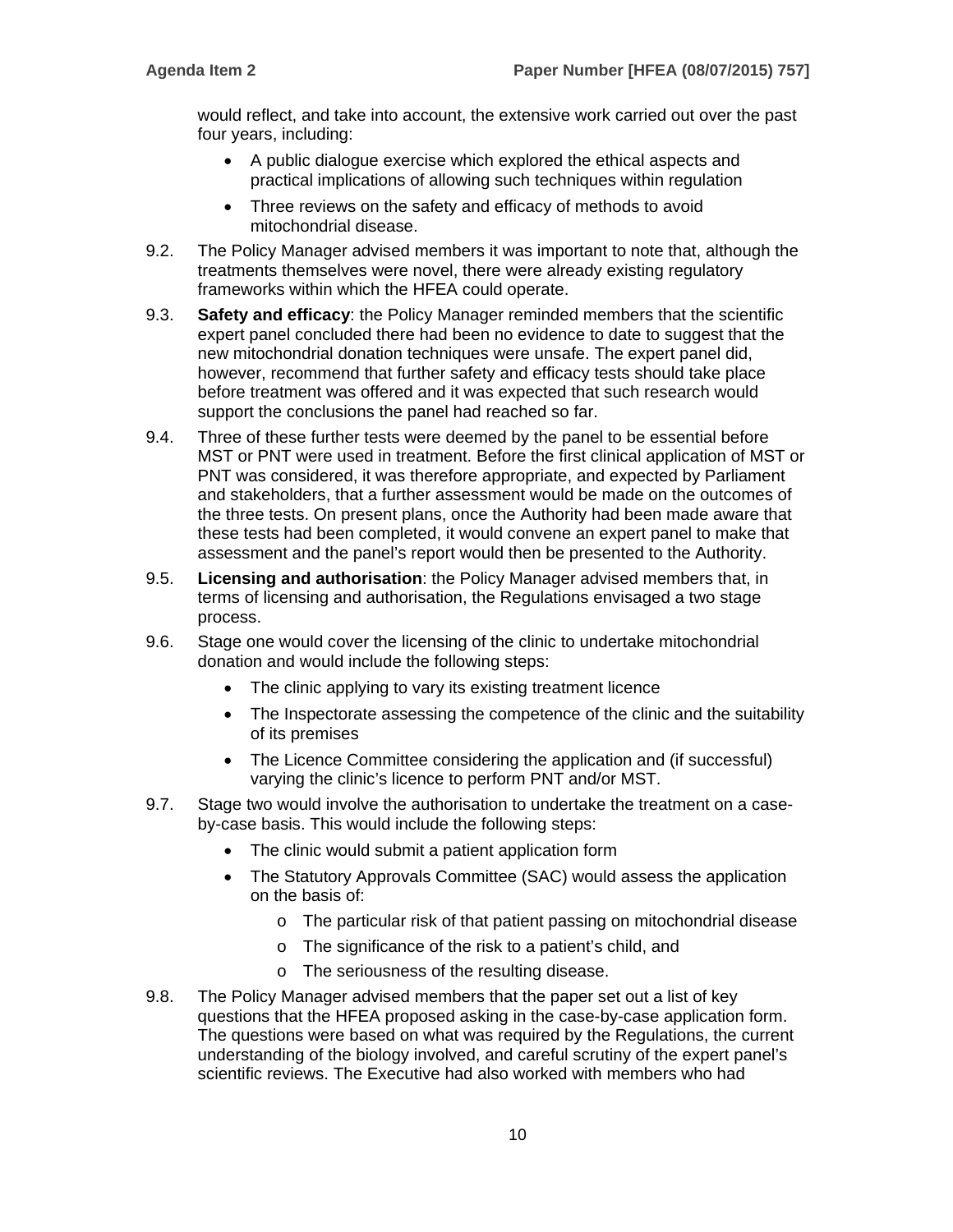genetics expertise and would be seeking further views from relevant stakeholders.

- 9.9. **Regulatory framework**: the Policy Manager advised members that the Executive had reviewed the Code of Practice, the various reports on public attitude, safety and efficacy and regulatory considerations in order to identify areas where guidance or requirements pertaining to mitochondrial donation would need to be added or amended. The main policy issues would include :
	- Clinic staff expertise, skills and experience to ensure that the staff involved had sufficient competence in the embryological techniques
	- Ensuring the appropriate equipment and environment were in place
	- Mitochondrial donor screening and selecting mitochondrial donors
	- Donor compensation and the ten family limit
	- Follow-up study requirements
	- Consent and information provision.
- 9.10. **Register information**: the Policy Manager advised members that the paper set out the information the HFEA was required to collect for mitochondrial donation treatments. Clinics wishing to carry out mitochondrial donation would need to submit information to the HFEA about:
	- The mitochondrial donor
	- The patient being treated
	- The sperm provider(s), and
	- Treatment details, including:
		- o The date
		- o How many embryos were created
		- o Which techniques were used
		- o The fate of any embryos created
		- o The outcome where embryos were transferred.
- 9.11. The Policy Manager advised members that, throughout June 2015, the Executive would seek focused stakeholder feedback on key areas to ensure that the HFEA had gathered the relevant expertise. The proposed questions set out in the paper concentrated mainly on the technical and operational issues.
- 9.12. The Policy Manager provided members with a summary of next steps. As mentioned, in June 2015 the Executive would be seeking stakeholder views. A further update would be presented to the Authority at its meeting in July 2015 with an Authority decision in September 2015 for the Regulations to be ready to come into force on 29 October 2015.
- 9.13. **Discussion points:** it was important to emphasise the provisional nature of the discussion, that it did not represent a settled policy decision and was very much a work in progress.
- 9.14. **Safety and efficacy:** members agreed with the approach set out in the paper and noted that it was not yet clear when the results of the further tests would be available. The Chief Executive pointed out that the HFEA had delegated the assessment of safety and efficacy to an expert panel, given the highly technical nature of the work. If the panel was of the view that, once the tests had taken place, that both MST and PNT techniques were safe and effective, that would be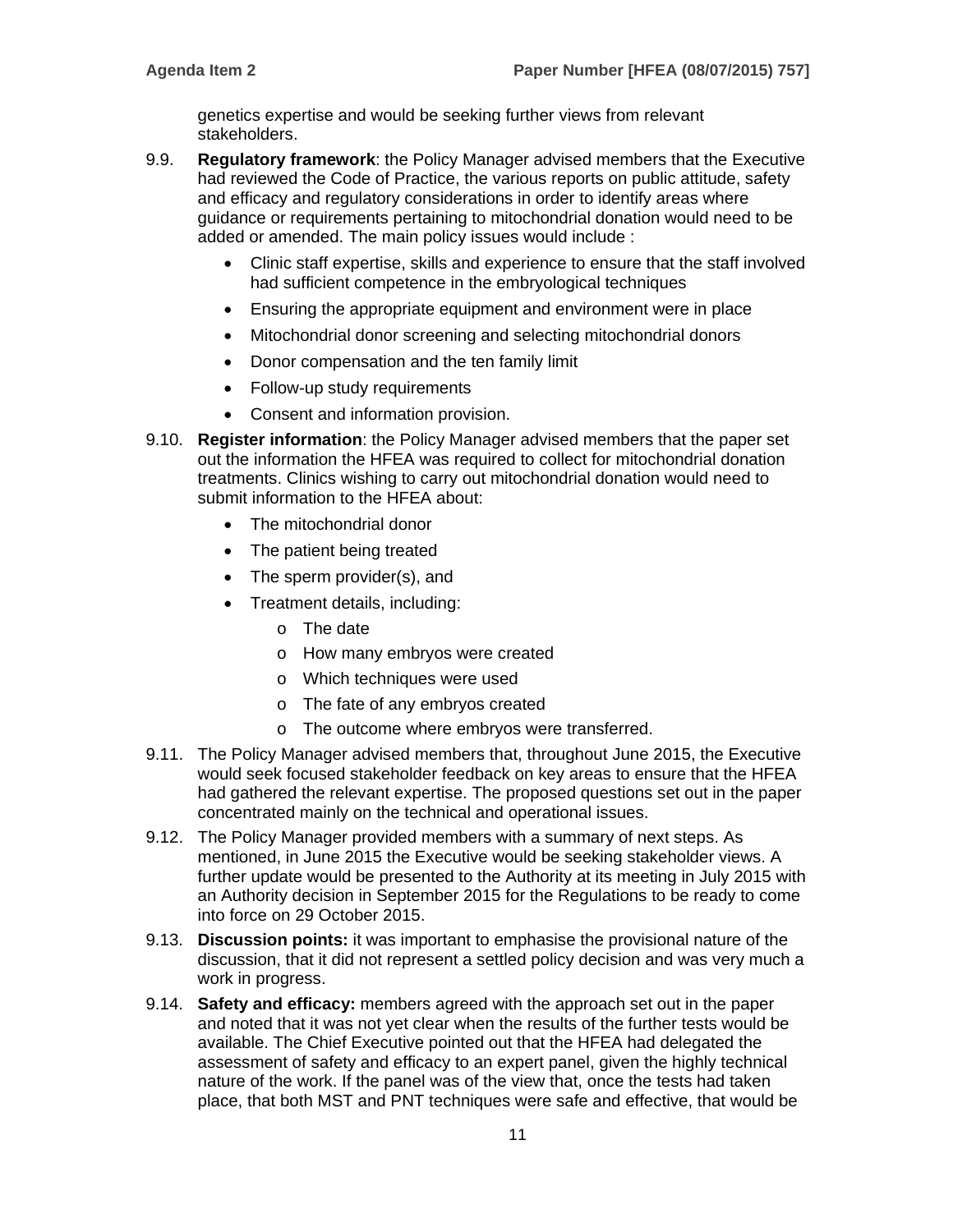the most practical way of proceeding and the HFEA would be guided by the panel's expertise.

- 9.15. **Licensing and authorisation:** the Chair of SAC emphasised that it was important to note that PGD was very different to mitochondrial donation in terms of the understanding of 'significant risk' and that mitochondrial donation would be dealt with on a case-by-case basis whereas PGD was a condition-by-condition basis. It would therefore present challenges in terms of authorising and licensing mitochondrial donation. It would be important to consider further what kind of evidence the committee received and how that evidence would be interpreted. The committee would have to adopt a holistic approach. The Chair of SAC suggested that, since it was only a short time until October when the Regulations would come into force, it was very important to prepare both in terms of keeping clinics informed about what they would have to do to present their applications and also ensuring SAC members were equipped to consider applications. It would therefore be helpful to have exercises for committee members to engage in before November in order to allow them to be fully prepared.
- 9.16. Members noted that the Regulations required the Authority to license mitochondrial replacement on a case-by-case basis and agreed in principle the two stage approach of licensing and authorisation.
- 9.17. **Regulatory framework:** a member emphasised that staff competencies and skills should encompass not just the medical competencies but also counselling competencies. In relation to donor information and screening, the Head of Regulatory Policy advised members that the age limit of the mitochondrial donor was an area the Executive wanted to seek expert views on in June.
- 9.18. Members noted that, in relation to follow-up studies, this aspect of the process was not covered in the Regulations, and the Chair advised members that this was something which required careful consideration. The Chief Executive emphasised that, although follow-up studies were a good idea, it would clearly be unethical to require any follow-up.

#### **Decision**

- 9.19. Following the discussion, Authority members:
	- Approved in principle the draft licensing processes and policy proposals set out in the paper
	- Agreed the proposed questions for stakeholder feedback in June 2015 subject to members' comments following the meeting.

#### **10. Embryo testing: testing for more than one condition or abnormality at a time**

- 10.1. The Regulatory Policy Manager provided members with a background to embryo testing technologies. Preimplantation genetic diagnosis (PGD) and preimplantation genetic screening (PGS) had been available for many years. Technologies used in PGD were used to identify embryos at risk of being affected by an inherited genetic or chromosomal condition. PGS was used to screen embryos for common chromosomal abnormalities that could cause miscarriage or IVF failure.
- 10.2. The Regulatory Policy Manager advised members that, in recent years, significant advances had occurred in embryo testing technologies. The latest developments meant that it was now possible to simultaneously screen embryos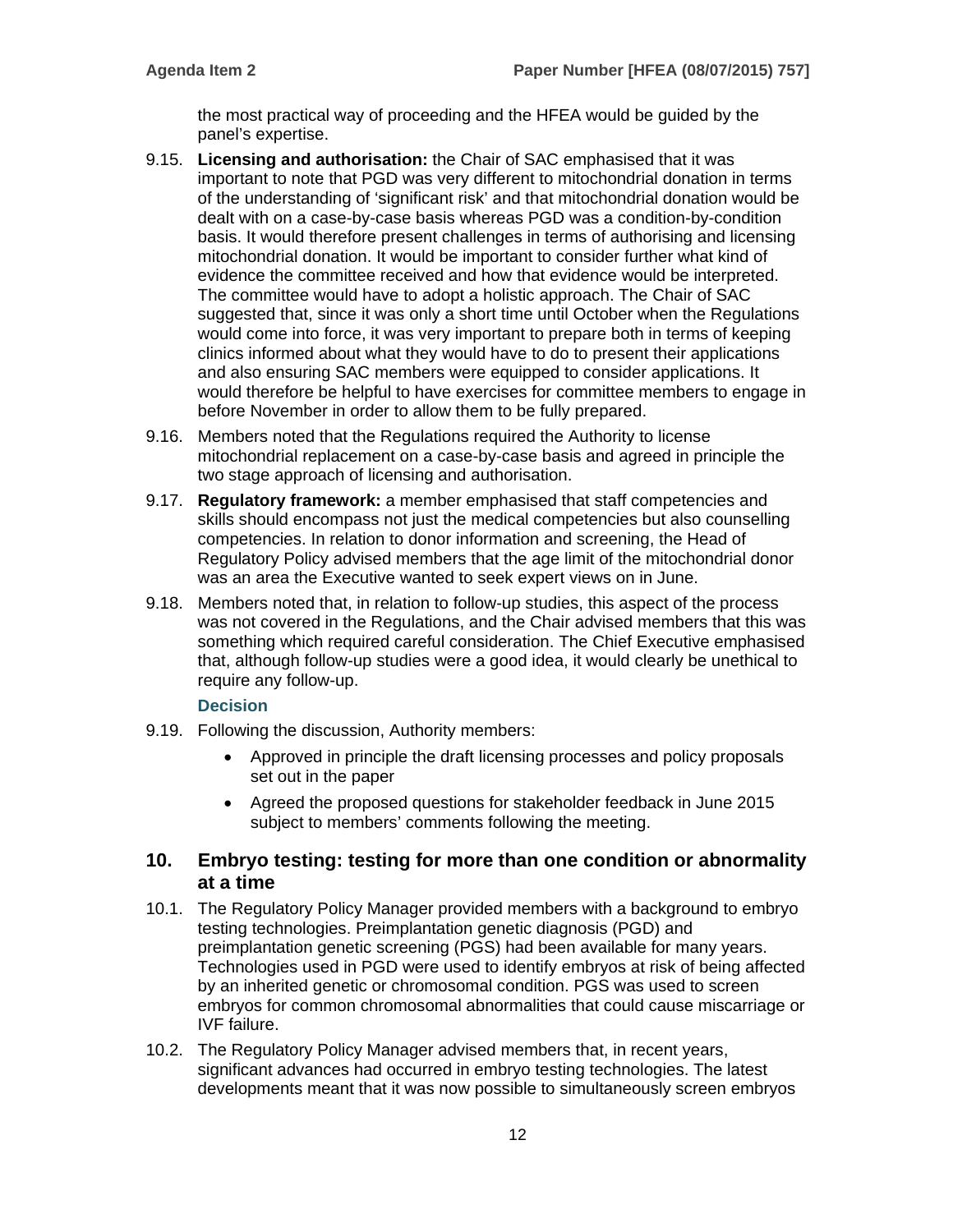under PGD and PGS at the same time. New technologies had also presented the ability to generate additional genetic information about conditions/abnormalities not being specifically tested for.

- 10.3. The Regulatory Policy Manager informed members that the Executive had sight of the advances in embryo testing technologies through the HFEA's annual horizon scanning process and they had been discussed by both the Scientific and Clinical Advances Advisory Committee (SCAAC) and the Ethics and Standards Committee (ESC). ESC, at its meeting in June 2014, had recommended that the Executive seek both legal advice and the views of key stakeholders. The Executive had discussed the issues with stakeholders at its annual embryo testing workshop in December 2014 and through correspondence with a number of professional bodies.
- 10.4. The Regulatory Policy Manager advised members that the latest developments in embryo testing technologies now gave rise to two potential scenarios:
	- That patients may wish to have both PGS and PGD at the same time
	- That patients may wish to use PGD to test for more than one genetic condition at a time.
- 10.5. The Regulatory Policy Manager advised members that this, in turn, gave rise to the following questions:
	- If a patient satisfied the criteria for PGS, could PGD also be carried out at the same time using the same embryo biopsy sample and vice versa?
	- If a patient satisfied the criteria for PGD for testing one condition, could PGD for another condition also be carried out and would those additional conditions need to meet any other criteria?
- 10.6. Both legal advice and stakeholder views supported the use of these technologies in practice and the idea of testing for more than one disease at a time. If Authority members were minded to allow testing for more than one disease at a time, they would need to consider how the information generated by the tests would be handled.
- 10.7. Taking into account the legal advice and views of stakeholders, the Regulatory Policy Manager asked members to consider the three options set out in section five of the paper:
	- Option one: to prohibit the use of PGD to test for more than one genetic condition (the new technologies may be used, but areas of the test must be blocked out)
	- Option two: to allow testing of more than one genetic condition, but withhold from patients the information that was generated
	- Option three: to allow testing of more than one genetic condition, making sure that patients consented to receive (or not receive) the information generated.
- 10.8. In discussion, some members expressed misgivings about which patients were currently being offered PGS by clinics and how able PGS centres were to interpret complex test results. Members felt that it would be best to review this aspect before considering the policy questions in the paper.
- 10.9. The Regulatory Policy Manager advised members that SCAAC would consider the use of PGS at its forthcoming meeting in June. A member noted that delaying a decision in relation to the recommendations put to the Authority would not affect